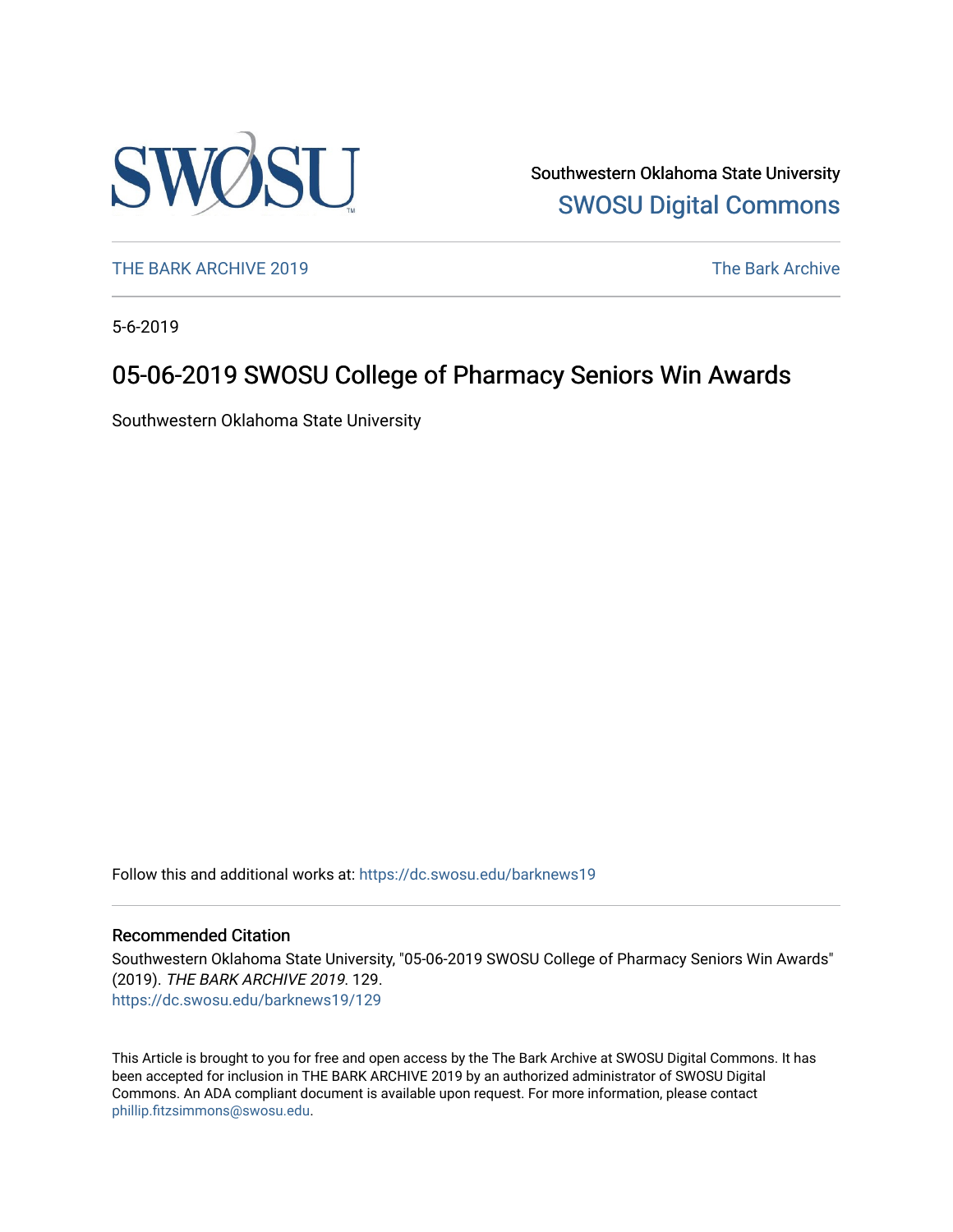

6 May, 2019

# **SWOSU College of Pharmacy Seniors Win Awards**

Southwestern Oklahoma State University College of Pharmacy seniors were recently honored at commencement and graduate recognition ceremony held on the Weatherford campus. All seniors were awarded their Doctor of Pharmacy hoods. Various senior awards were also presented to outstanding students. Among the students receiving awards included-



(front from left): Madison J. Duckwall, Newcastle, College of Pharmacy 2019 Outstanding Graduate; and Cara D. Zellner, Newcastle, Pharmacy Alumni Association Leadership & Service Award. Back from left—Robin J. Heckes, Norman, APhA-ASP Outstanding Senior Recognition Award; Morgan Al Logston, Moore, College of Pharmacy Recognition Award; and Meenu S. Thomas, College of Pharmacy Recognition Award.



(front from left): Bonnie J. James, Sperry, Wolters Kluwer Award of Excellence in Clinical Communications; and Megan E. Luellen, Hulbert, College of Pharmacy Recognition Award. Back from left—Benjamin J. Jacobs, Bartlesville, College of Pharmacy Recognition Award; Meagan T. Holley, Broken Arrow, Mylan Excellence in Pharmacy Award; and Ashlea T. Herzfeld, Broken Arrow, College of Pharmacy Recognition Award.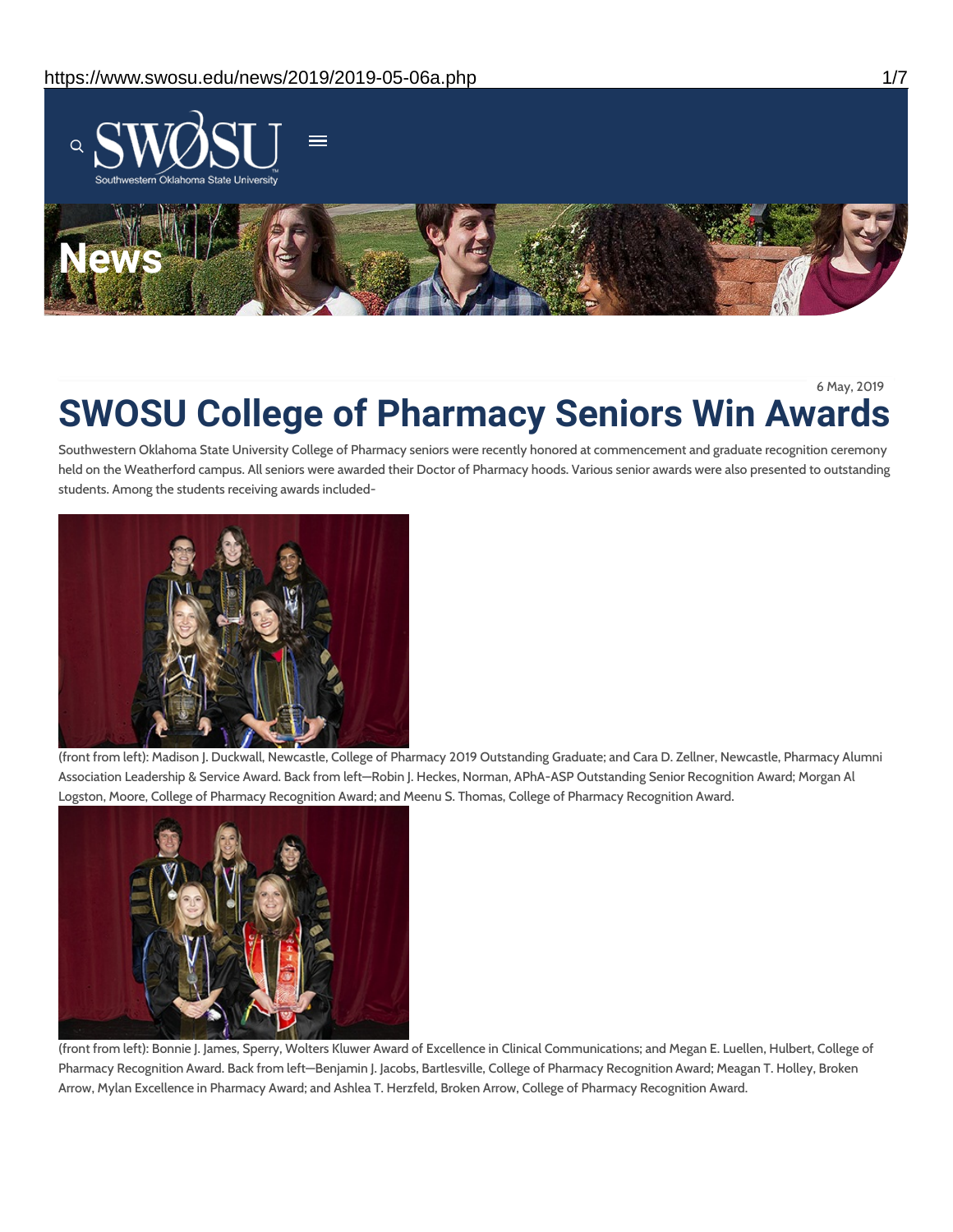

(from left): Kyle R. Klish, Oklahoma City, OSHP Award; Cindy X. Phan, Oklahoma City, College of Pharmacy Recognition Award; and Mandee R. Davis, Edmond, Excellence in Community Practice.



(from left): Cassie M. Shaw, McLoud, College of Pharmacy Recognition Award; Raymond E. Leniger, Choctaw, The Merck Manual Award for Academic Excellence; and Conner A. Patton, Tecumseh, College of Pharmacy Recognition Award.



(from left): Chaz K. Hurt, Carnegie, Excellence in Pharmacy Practice (Eastern); and Ashlee N. Gutierrez, Ft. Cobb, OPhA Membership Award.



Claire E. Bullard, Ada, Excellence in Pharmacy Practice (Central/Western).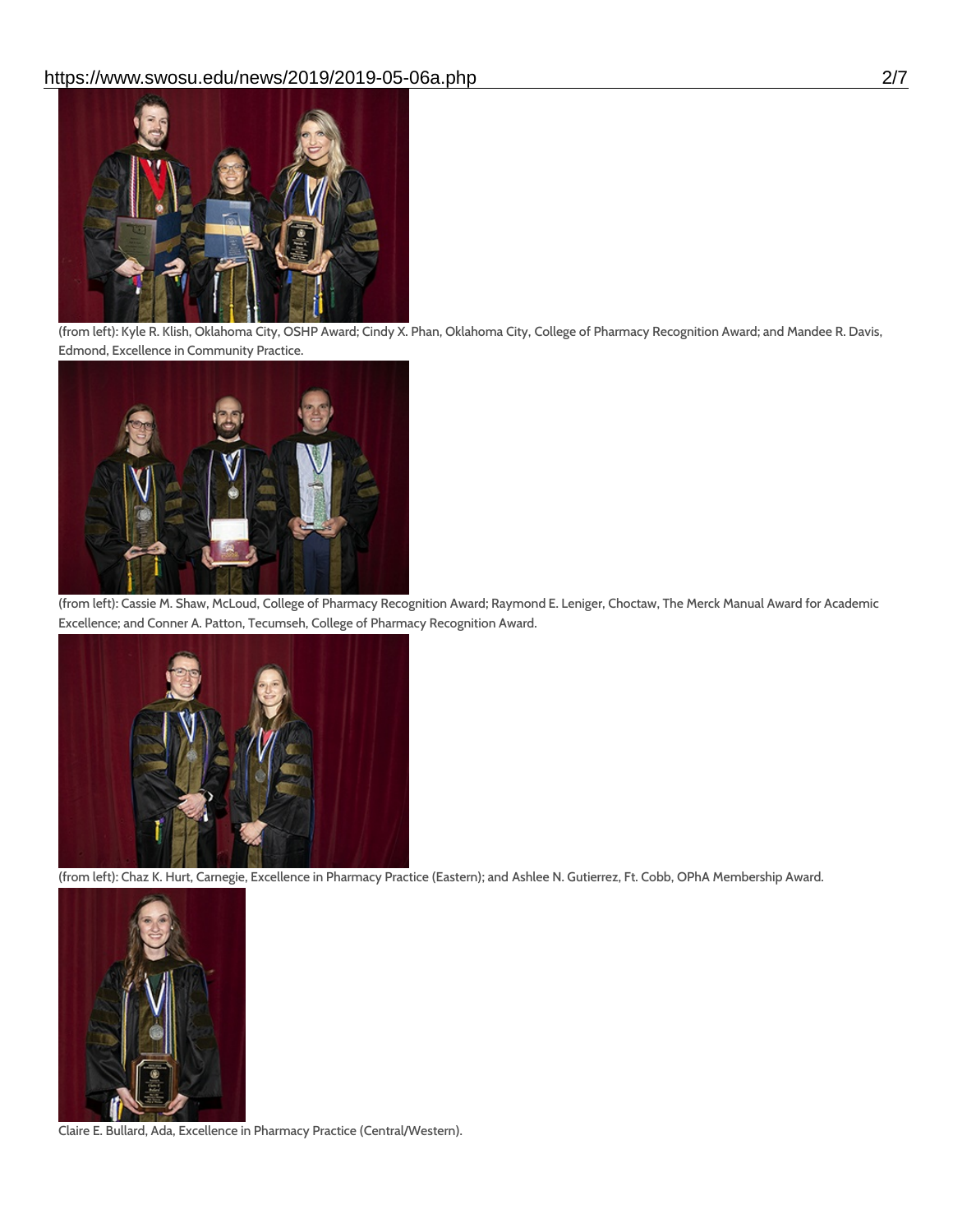

Elaney T. Schmidt, Mead, Keller Family Memorial Scholarship.



Shelley L. Mueller, Enid, The Merck Manual Award for Academic Excellence.



Emily E. Collins, Pawnee, College of Pharmacy Recognition Award.



Kayln A. Fikes, Grandfield, Sister Mary Teresa Bramsiepe Award.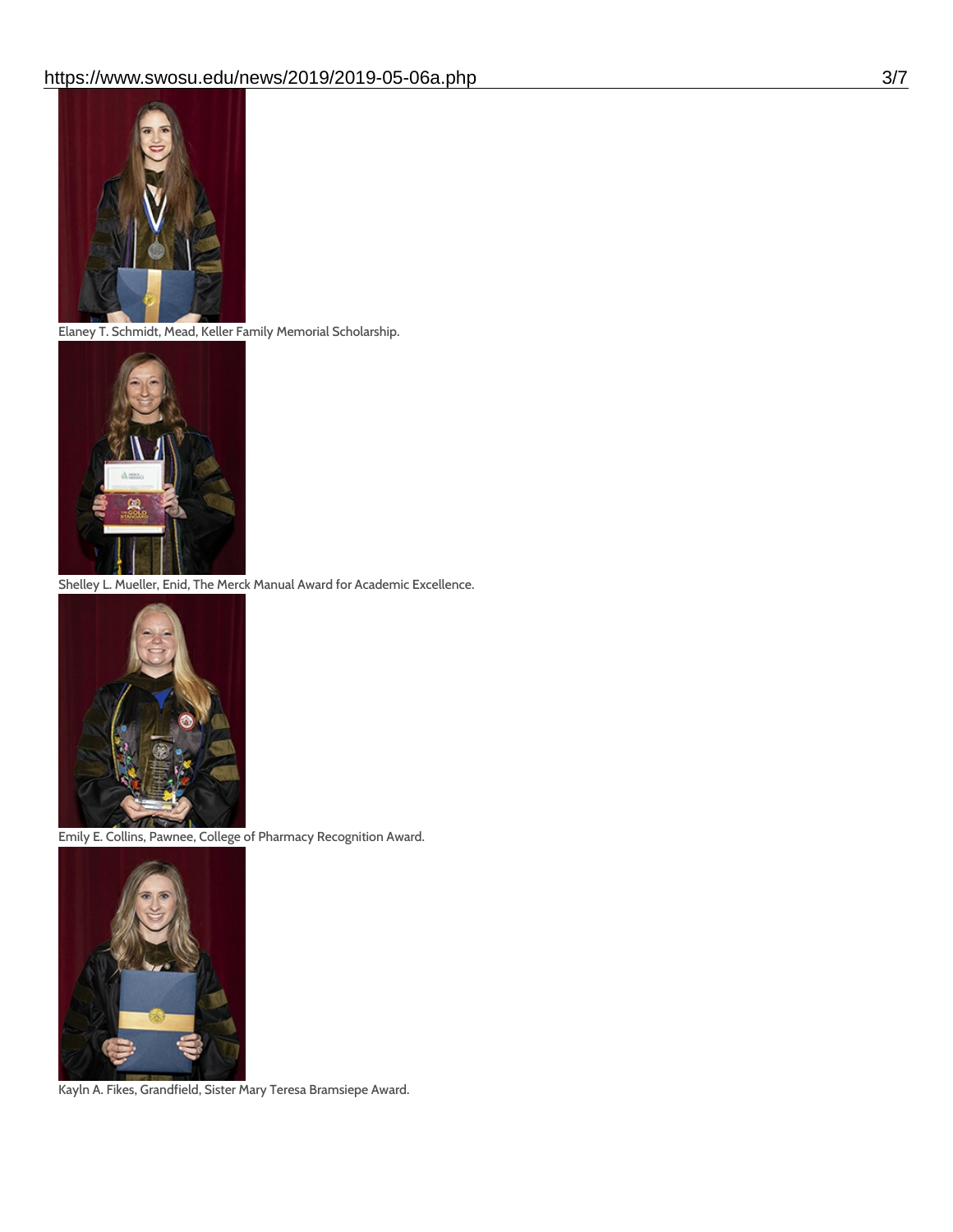

Madeleine V. Moss, Holdenville, College of Pharmacy Recognition Award.



Kaylee M. Greenroyd, Lawton, College of Pharmacy Recognition Award.



Obinna M. Van-Lare, Malverne NY, College of Pharmacy Recognition Award.



Ashlee D. Barrett, Shallowater TX, Darla Russell Sykes Memorial Scholarship.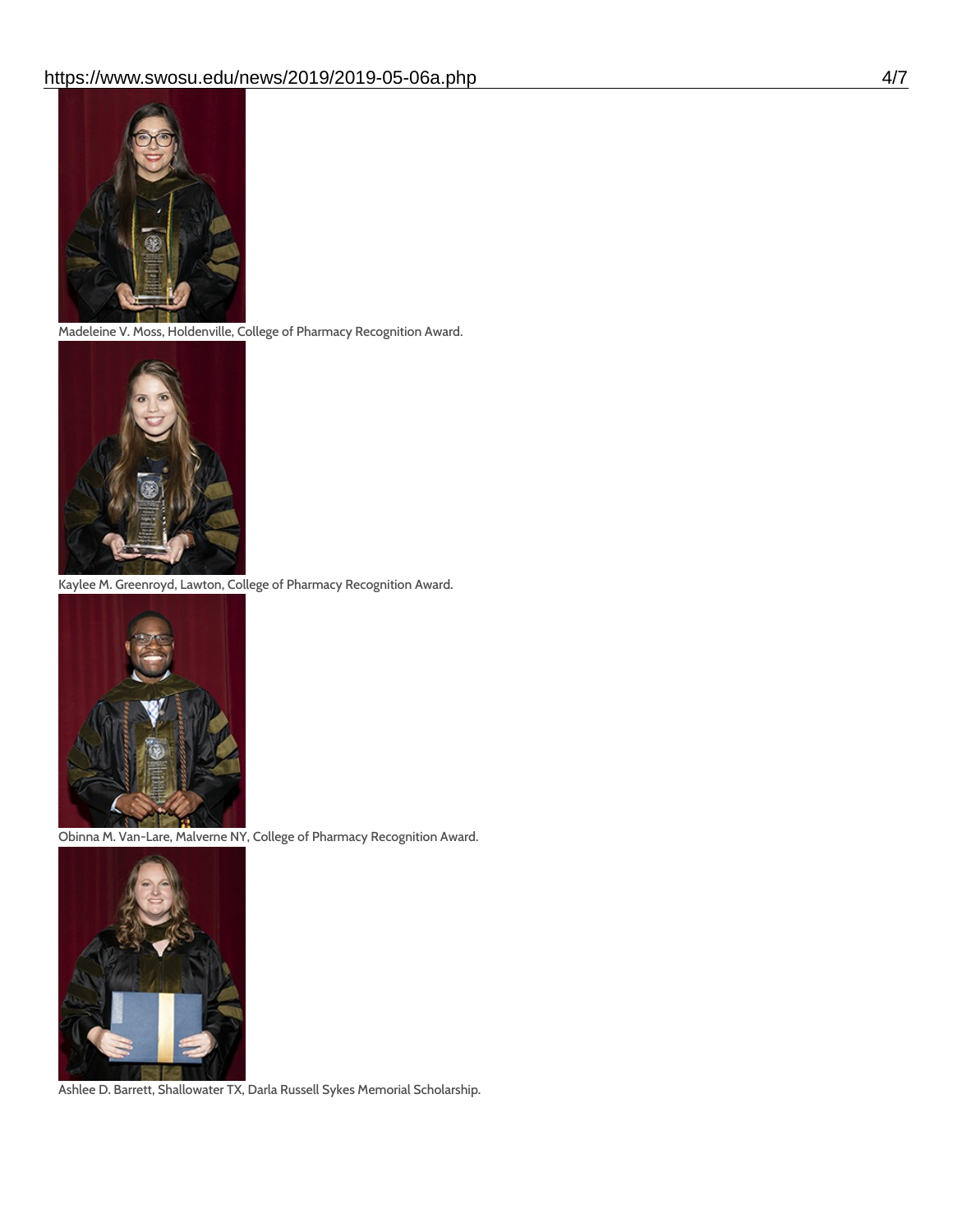| Administration<br>D<br>Alumni and Foundation<br>D<br>Community<br>D<br>Events<br>D | Academics | D |
|------------------------------------------------------------------------------------|-----------|---|
|                                                                                    |           |   |
|                                                                                    |           |   |
|                                                                                    |           |   |
|                                                                                    |           |   |
| <b>Faculty and Staff</b><br>D                                                      |           |   |
| Miscellaneous<br>D                                                                 |           |   |
| Sayre<br>D                                                                         |           |   |
| <b>Students</b><br>D                                                               |           |   |

## **Archive Links**  $2018$  $2019$ [2020](https://www.swosu.edu/news/2020/index.php)  $\bullet$ [Archive](https://dc.swosu.edu/bark/) **Archive Archive Archive Archive Archive** Archive Archive Archive Archive Archive Archive Archive Archive



#### Weatherford Campus

100 Campus Drive Weatherford, OK 73096

### Sayre Campus

409 E Mississippi Ave Sayre, OK 73662

Connect to Us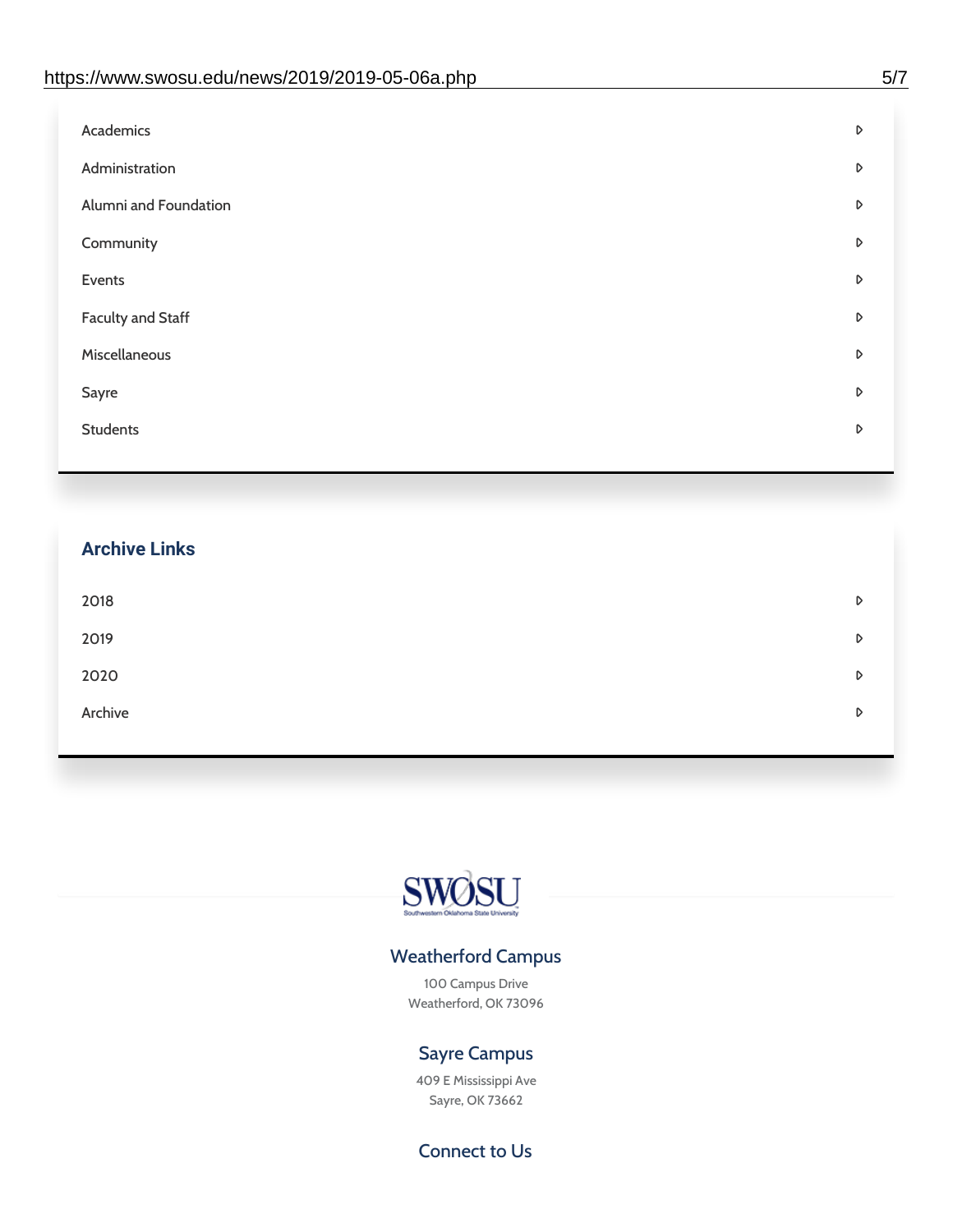千岁回调

Contact [Information](https://www.swosu.edu/about/contact.php) [University/Facility](https://www.swosu.edu/about/operating-hours.php) Hours [Campus](https://map.concept3d.com/?id=768#!ct/10964,10214,10213,10212,10205,10204,10203,10202,10136,10129,10128,0,31226,10130,10201,10641,0) Map

Give to [SWOSU](https://standingfirmly.com/donate)

Shop [SWOSU](https://shopswosu.merchorders.com/)



**[Directory](https://www.swosu.edu/directory/index.php)** 

[Calendar](https://eventpublisher.dudesolutions.com/swosu/)

[Apply](https://www.swosu.edu/admissions/apply-to-swosu.php)

[GoSWOSU](https://qlsso.quicklaunchsso.com/home/1267)

[Jobs@SWOSU](https://swosu.csod.com/ux/ats/careersite/1/home?c=swosu)



Current [Students](https://bulldog.swosu.edu/index.php)

[Faculty](https://bulldog.swosu.edu/faculty-staff/index.php) and Staff

**Enrollment Management** [580.774.3782](tel:5807743782)

> **PR/Marketing** [580.774.3063](tel:5807743063)

**Campus Police** [580.774.3111](tel:5807743111)